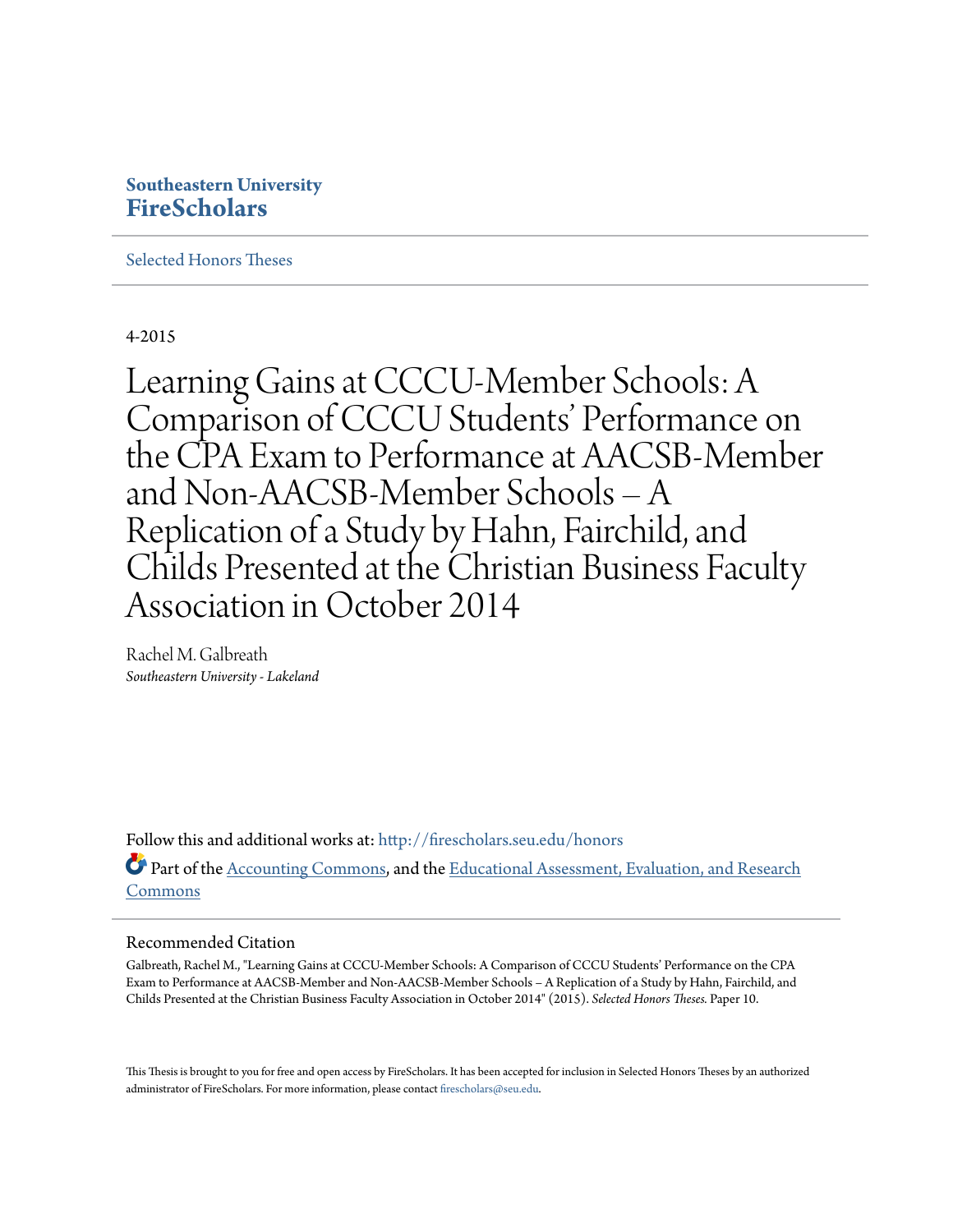Learning Gains at CCCU-Member Schools: A Comparison of CCCU Students' Performance on the CPA Exam to Performance at AACSB-Member and Non-AACSB-Member Schools – A Replication of a Study by Hahn, Fairchild, and Childs Presented at the Christian Business Faculty Association in October 2014

Rachel M. Galbreath

Southeastern University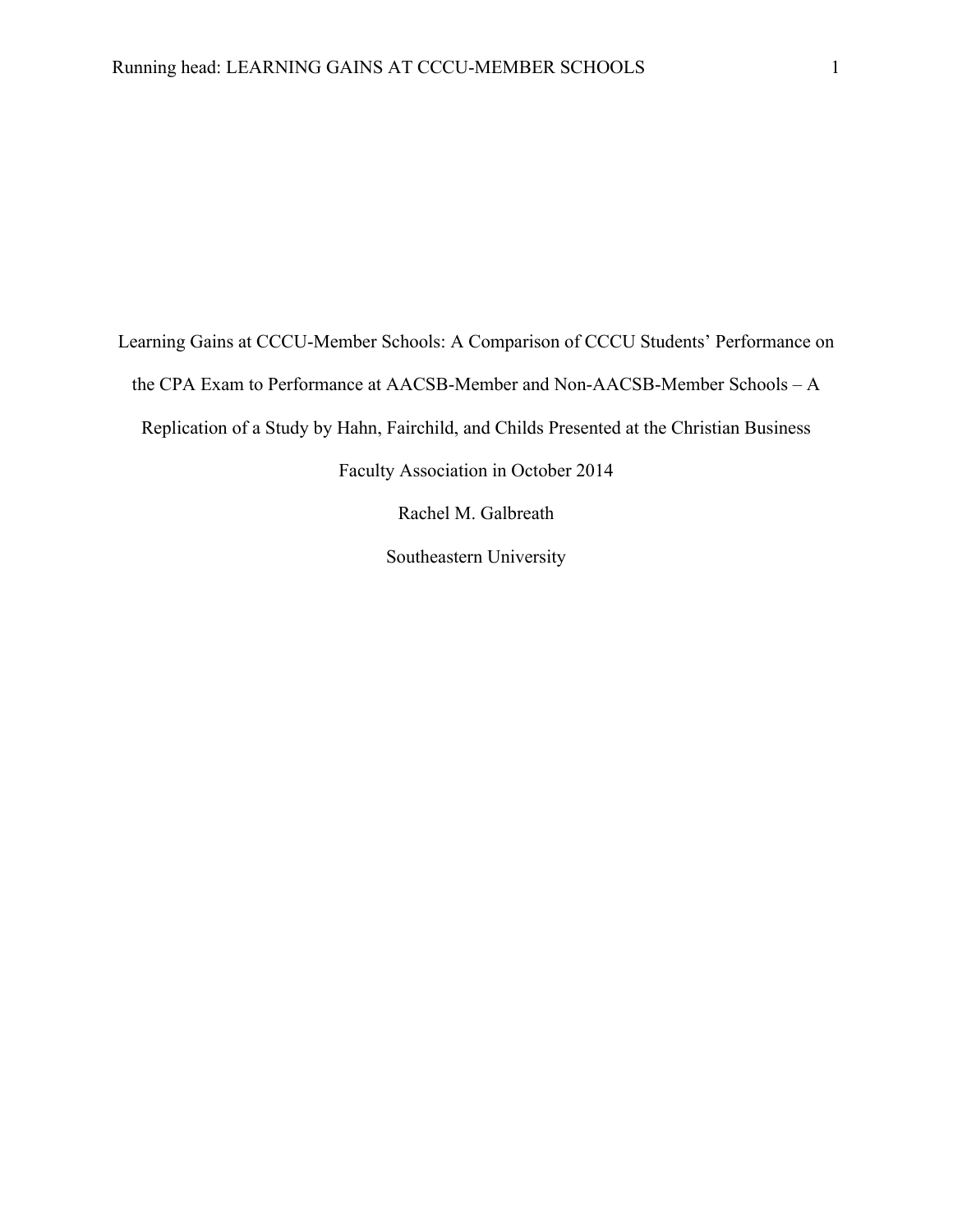#### **Abstract**

This study is a replication of a study by Hahn, Fairchild, and Childs that examines differences in Uniform Certified Public Accountant Exam (UCPAE) pass rates between test-takers who graduated from schools that are members of the Council for Christian Colleges and Universities (CCCU) and those who graduated from institutions that are not members of the CCCU. CCCUmember schools were found to have pass rates similar to institutions accredited by the Association to Advance Collegiate Schools of Business (AACSB) even though AACSB schools have an advantage in incoming student aptitude as measured by students' SAT scores. These results indicate that CCCU-member schools are effectively preparing their students at the same level as are AACSB-accredited schools and outperforming schools not accredited by AACSB. The results of this study were determined using a methodology that compares each group of schools' UCPAE median pass rate and its SAT median scores to the other groups determined in the study.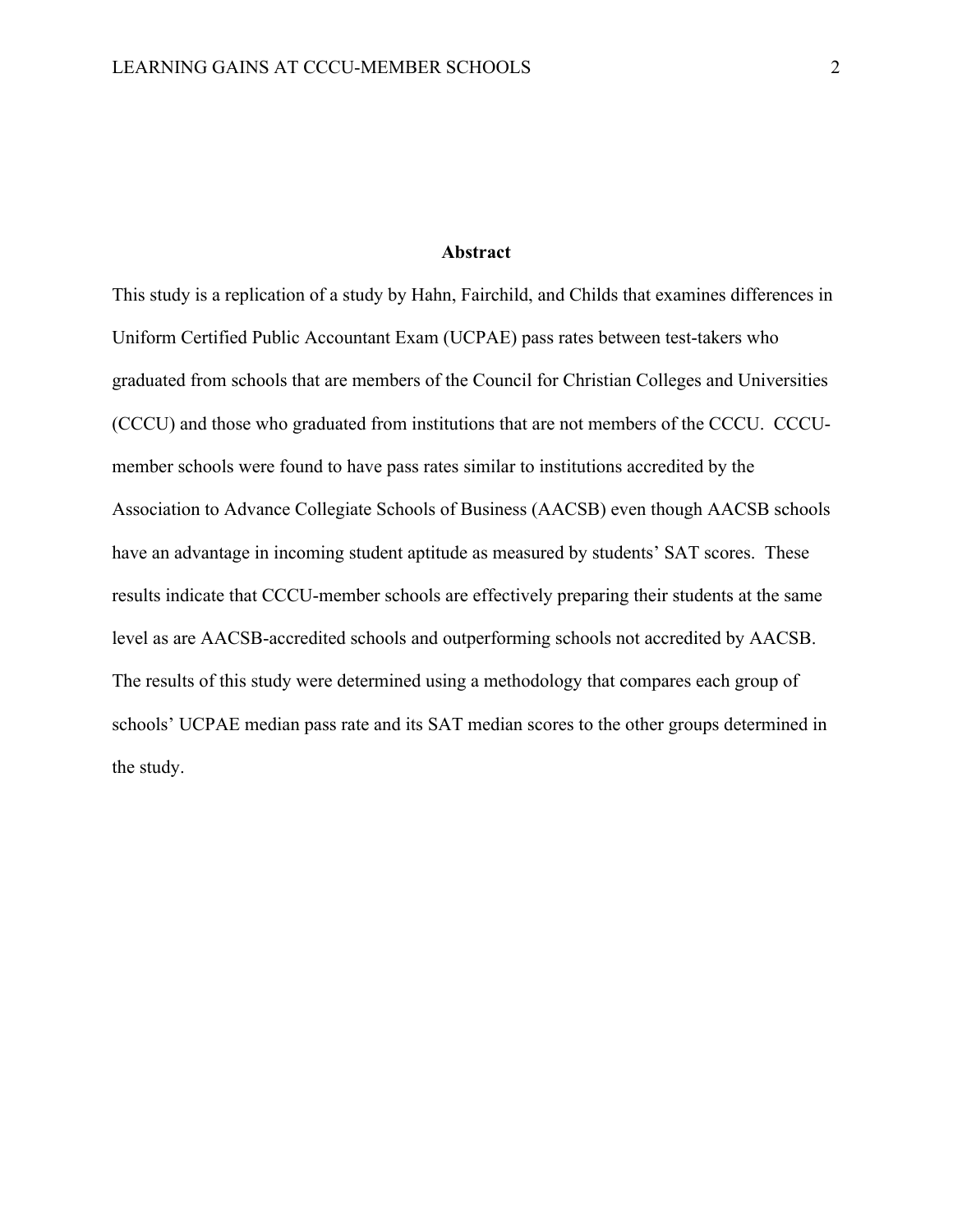#### **Introduction**

Around nine percent of students in the United States looking to attend college select a religiously affiliated school (CCCU, 2010). Research shows that graduates from schools in the Council for Christian Colleges and Universities (CCCU) have higher levels of growth in student self-awareness and knowledge obtained in a specific major than do graduates of secular schools (Schreiner, 2003; Schreiner & Kim, 2011). However, these data are subjective since they are purely obtained through student surveys. Objective data derived from direct measurements are needed to support the research finding primarily based on student perception. For example, the Future Business Leaders-Phi Beta Lamda's (FBLA-PBL) Comprehensive Business Examination (CBE) or the Educational Testing Service's (ETS) Major Field Test in Business (MFTB), as well as professional certification exams, are nationally recognized measures on which objective conclusions could be drawn. Further research involving direct measures of learning, using nationally-normed testing systems, should be done to ascertain if CCCU-member institutions achieve a performance advantage over secular institutions.

The objective measure of academic achievement used in this study is the UCPAE pass rates at CCCU-member and non-member institutions. The difference in UCPAE pass rates between CCCU-member and non-member organizations was explored to investigate the quality of undergraduate accounting education at these schools. The average national pass rate for the 2012 UCPAE was 46.4% for graduates of the 57 CCCU-member school graduates, and the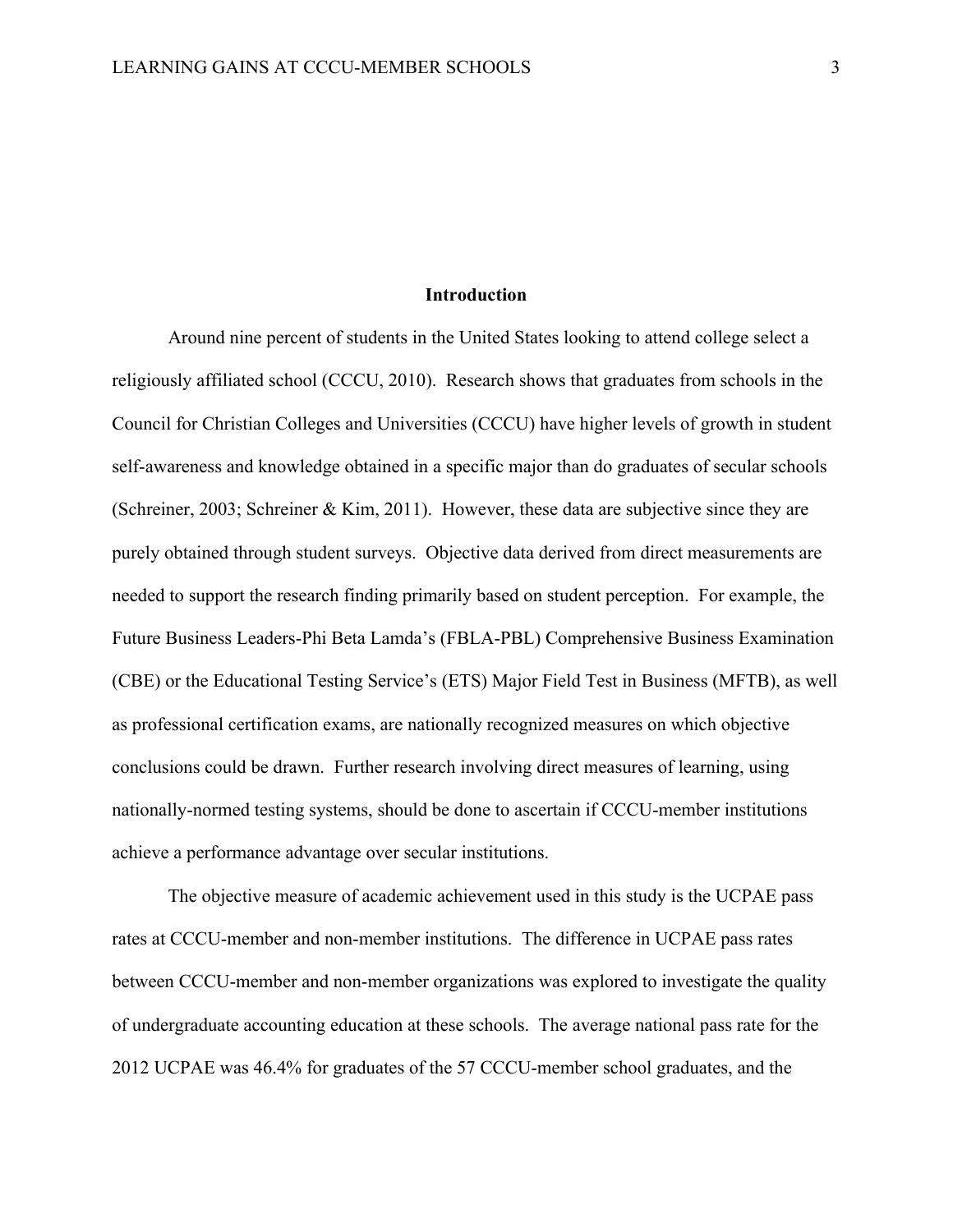average pass rate for the 1,074 non-member school graduates was 44.0% according to the data from the National Association of State Boards of Accountancy (NASBA). The UCPAE average pass rate difference was not statistically significant between CCCU-member and all non-member organizations. However, when the non-CCCU group was separated into two groups according to whether the school was accredited by The Association to Advance Collegiate Schools of Business (AACSB) or not (non-AACSB), a statistically significant difference was found between the UCPAE pass rates of CCCU-member schools and non-AACSB schools, with CCCU-member schools having the higher pass rates. In contrast, there was no significant difference in pass rates between CCCU-member and AACSB-accredited institutions, which indicates no performance variance between the groups. Since AACSB-accredited schools are believed to be the more prestigious schools in business higher education (Howell & Heshizer, 2006), this conclusion is significant because the CCCU-members are performing similarly to the schools with perceived higher standing.

#### **Literature Review**

#### **Benefits of CCCU Education**

Typically, there is a relatively common belief that when a student chooses to go to a Christian college, he or she is sacrificing education for spirituality. Dr. Laurie Schreiner, the chair of doctoral studies in education at Azusa Pacific University, believes that this is untrue. In her presentation at the Critical Issues Conference at Seattle Pacific University in 2003, Schreiner discussed the academic excellence of institutions in the Council for Christian Colleges & Universities versus private, non-religious colleges and universities. In her study, Dr. Schreiner found that CCCU students are significantly more satisfied with faculty availability and approachability than secular private colleges, making positive student-faculty interaction a big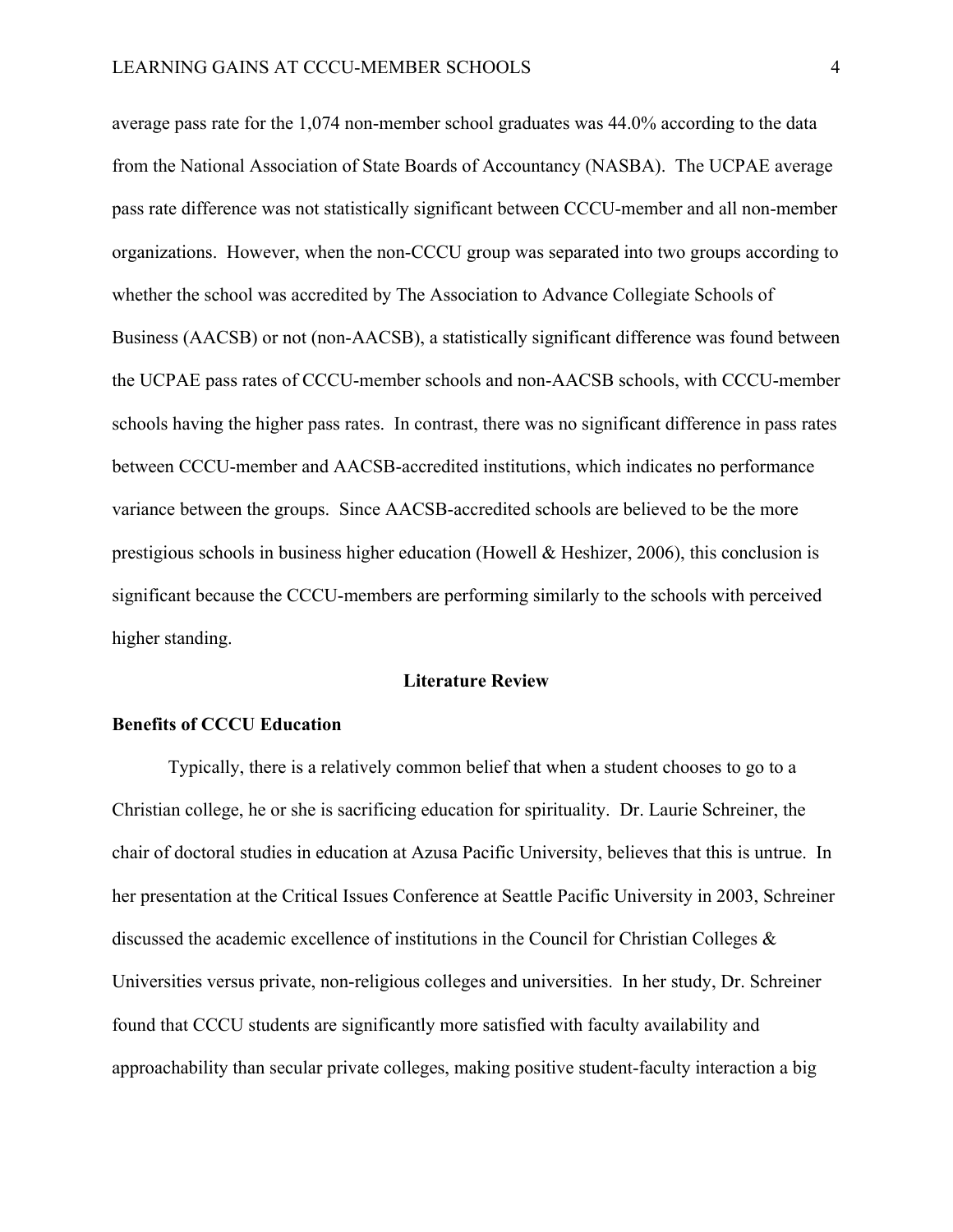strength on Christian campuses. Dr. Schreiner also explored the benefits of "active learning," a teaching method, which she found to be employed at CCCU schools much more frequently than other institutions (Schreiner, 2003).

In a similar study, Schreiner and Kim (2011) explored the patterns of college experiences and outcomes among students who attend CCCU institutions versus secular private colleges. The study consisted of surveying students in their freshman year and their senior year from 25 institutions in the CCCU and comparing their levels of satisfaction in several areas with students from a national sample of private colleges covering the same four years. Results showed that CCCU students reported much higher levels of faculty support, which correlated with their above average gains in academic self-esteem, interpersonal ability, and social awareness. Schreiner and Kim attributed these higher levels of satisfaction to two major factors: level of faculty support and the ways the students spent their time. At CCCU schools, the amount of support from faculty was reported to be more prevalent, especially resulting in academic self-esteem. Students at CCCU institutions also spent more of their time in prayer and with homework, which resulted in higher levels of social awareness. According to other studies, such as the study by Hahn, Fairchild, and Childs (2014), factors that encourage learning, as identified by Schreiner (2003) and Schreiner and Kim (2011), increased passing rates on the CPA exam, which shows how much value is obtained from an education from a Christian university.

#### **Assurance of Learning (AoL)**

Schools that are not part of the CCCU may have other business school accreditation, typically considered more prestigious, such as membership in the AACSB, the Accreditation Council for Business Schools and Programs (ACBSP), or the International Assembly for Collegiate Business Education (IACBE). In examining why accredited schools have been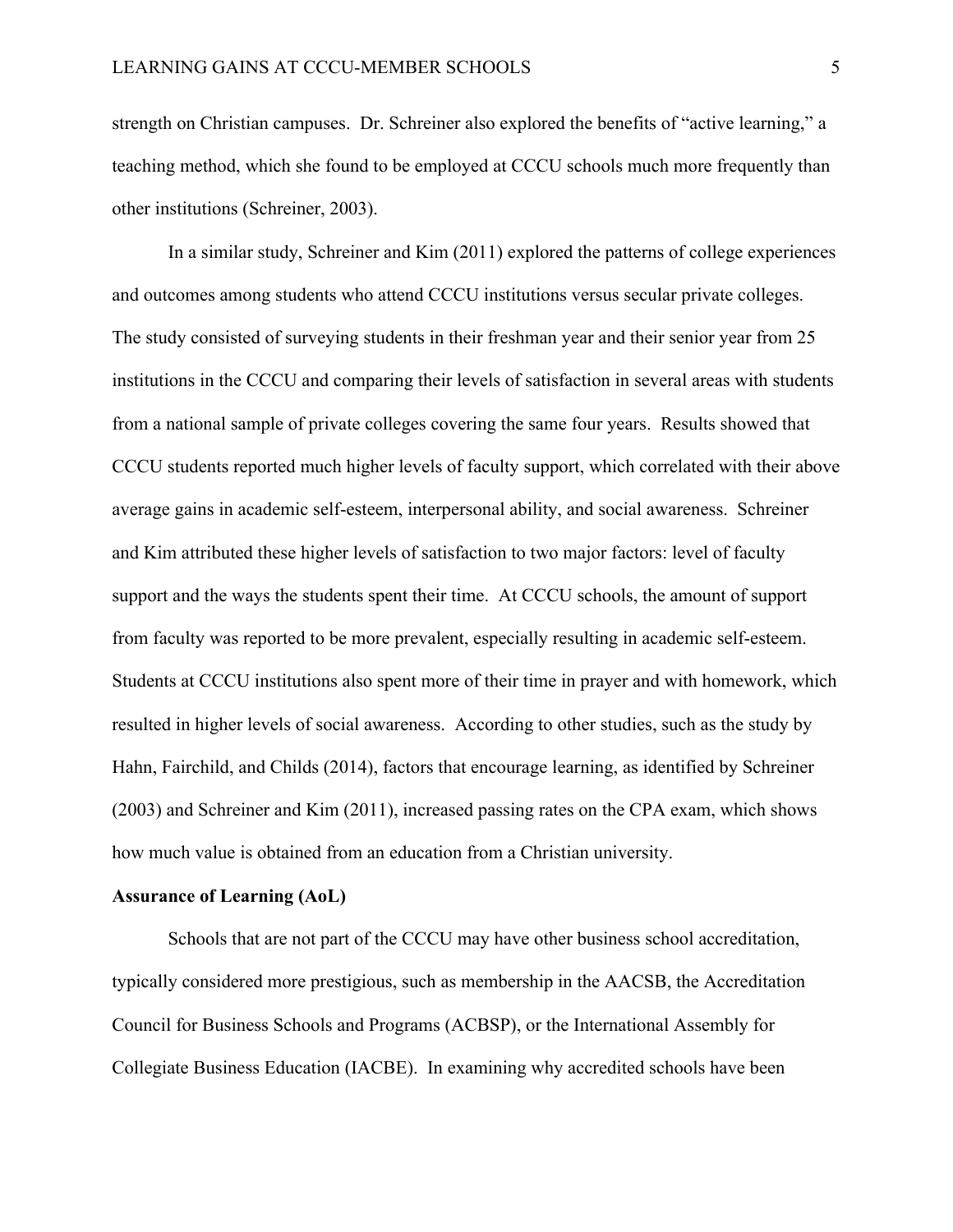reported to have higher CPA exam passing rates, the factors that give them accreditation are pertinent, as well. In 2003, Lindsay and Campbell did a study to examine the possible factors of AACSB accreditation. The authors found a number of determinants of accreditation status, primarily teaching performance quality, adequacy of research productivity, and faculty quality. AACSB schools are reported to have high CPA exam passing rates, meaning that AACSB accreditation is an indicator of quality.

The purpose of AoL standards is to encourage the improvement of education quality at accredited institutions. Typically, a minimum of two indirect measures and two direct measures are required by accrediting bodies (AACSB, 2013; IACBE, 2013). Indirect measures include surveys and interviews of graduates, employers, and alumni, in addition to job placement data, focus group findings, and performance on licensing examinations. Direct measures consist of commonly known exams like the MFTB or the CBE, selection of students based on capability, and course-embedded assignments that are evaluated with a rubric (Kelley, Tong, & Choi, 2010; Weldy & Turnipseed, 2010). Both direct and indirect measures are useful to provide information to better the education quality of a school, allowing it to live up to the earned accreditation.

The Council for Higher Education Accreditation (CHEA) discusses specific guidance regarding assurance of learning in their online copy of policies and procedures:

To confirm that accrediting organizations have standards that advance academic quality in higher education; that those standards emphasize student achievement and high expectations of teaching and learning, research, and service; and that those standards are developed within the framework of institutional mission. (p. 5, para. 5)

The accreditation standards of the AACSB regarding assurance of learning is listed on their website under "2013 Business Standards":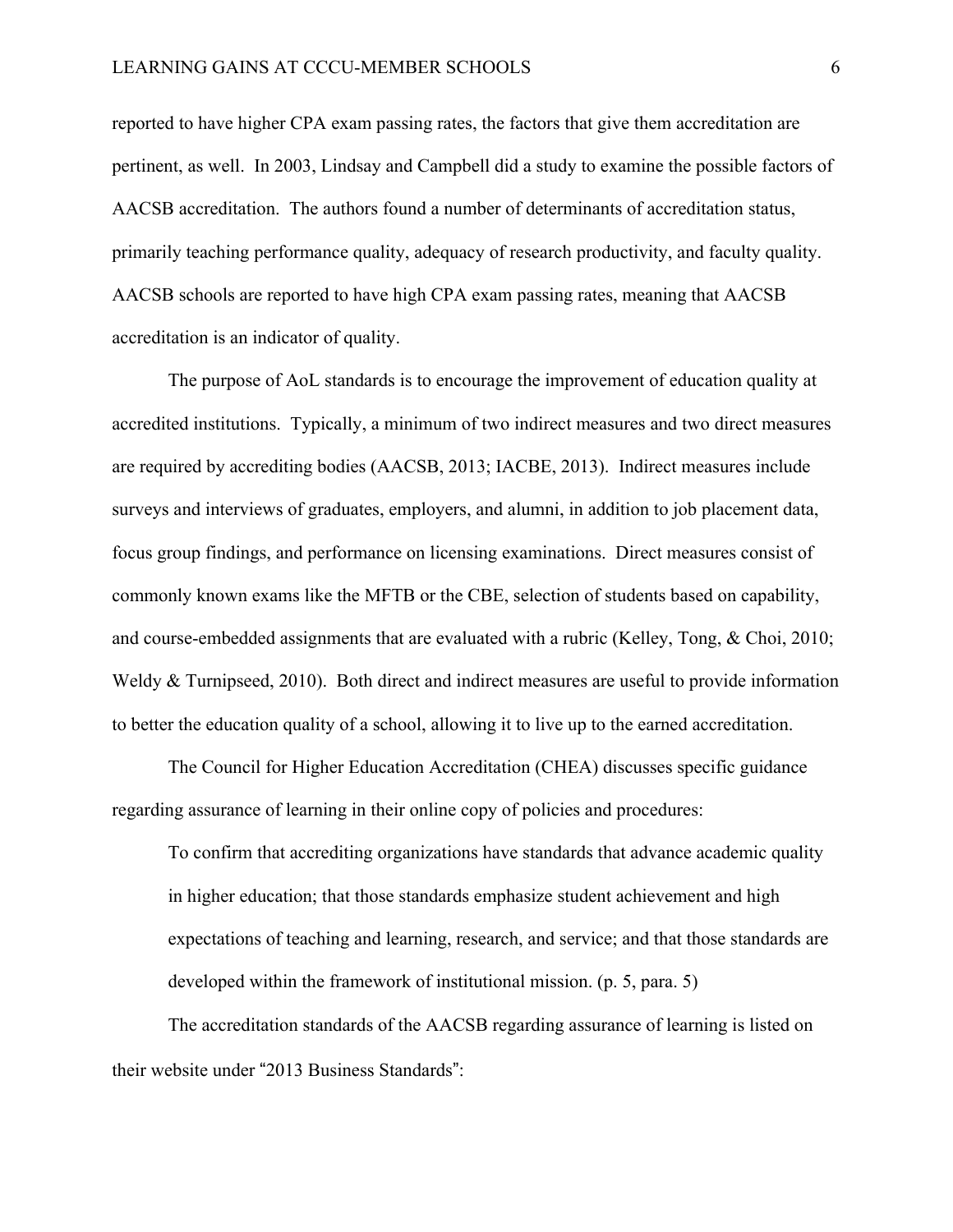The school uses well-documented, systematic processes for determining and revising degree program learning goals; designing, delivering, and improving degree program curricula to achieve learning goals; and demonstrating that degree program learning goals have been met...Assurance of learning refers to processes for demonstrating that students achieve learning expectations for the programs in which they participate. Schools use assurance of learning to demonstrate accountability and assure external constituents such as potential students, trustees, public officials, supporters, and accrediting organizations that the school meets its goals ("Business Standard  $8$ ," n.d.).

The Accreditation Council for Business Schools and Programs (ACBSP) discusses their guidance regarding assurance of learning by saying:

Business schools and programs must have an outcomes assessment program with documentation of the results and evidence that the results are being used for the development and improvement of the institution's academic programs. Each business school or program is responsible for developing its own outcomes assessment program ("Standard  $4$ ," n.d.).

Finally, the International Assembly for Collegiate Business Education (IACBE) includes this section on outcomes assessment on their page about characteristics of excellence in business education:

The academic business unit has developed and implemented an outcomes assessment process that promotes continuous improvement in its business programs and its operations, and is linked to the strategic plans of both the academic business unit and the institution ("The Characteristics of Excellence in Business Education," n.d.).

## **Aspects of the Computer-Based CPA Exam**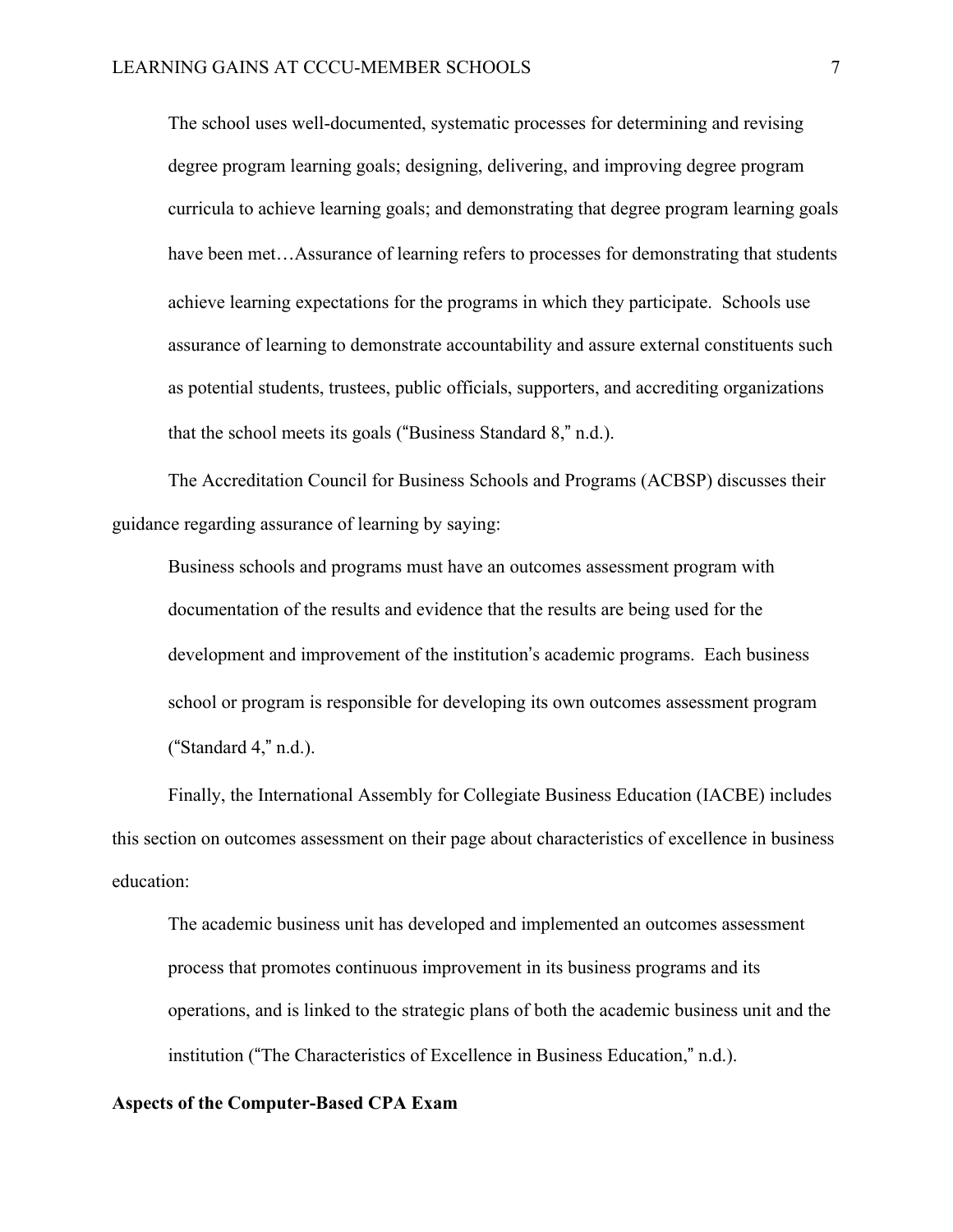In order to earn a CPA license, an individual must pass the Uniform CPA Exam. The American Institute of Certified Public Accountants (AICPA) states:

The purpose of the Uniform CPA Examination is to provide reasonable assurance to Boards of Accountancy (the state entities that have statutory authority to issue licenses) that those who pass the CPA Examination possess the level of technical knowledge and the skills necessary for initial licensure in protection of the public interest. Public interest is protected when only qualified individuals are admitted into the profession (AICPA, 2014a, para. 3).

As of April 2004, the exam is only administered in computer format in four, two-month testing periods each year. Before 2004, the exam was only offered twice a year in paper-andpencil format. The computer exam utilizes multiple-choice questions, simulations, and relational case studies to evaluate higher-level cognitive skills (Lopez  $\&$  Specht, 2009). It is conducted over 14 hours in four sections: "Auditing and Attestation (AUD), Business Environment and Concepts (BEC), Financial Accounting and Reporting (FAR), and Regulation (REG)" (AICPA, 2014a, para. 5).

Because of the notable changes made to the format, content, and testing environment of the CPA exam when it was switched to an electronic form, the AICPA warns against comparing passing rates for paper-and-pencil exam to the computer-based exam (AICPA, 2014b). Briggs and He (2012) further studied the reason for the advisory and found that overall pass rates on the paper-and-pencil exam before April 2004 averaged 31 to 32 percent, while the overall pass rates from 2004 to 2007 were between 43 and 47 percent. NASBA (2013) reports an overall weighted-average pass rate of 48.9% for 2012. With these changes in consideration, this paper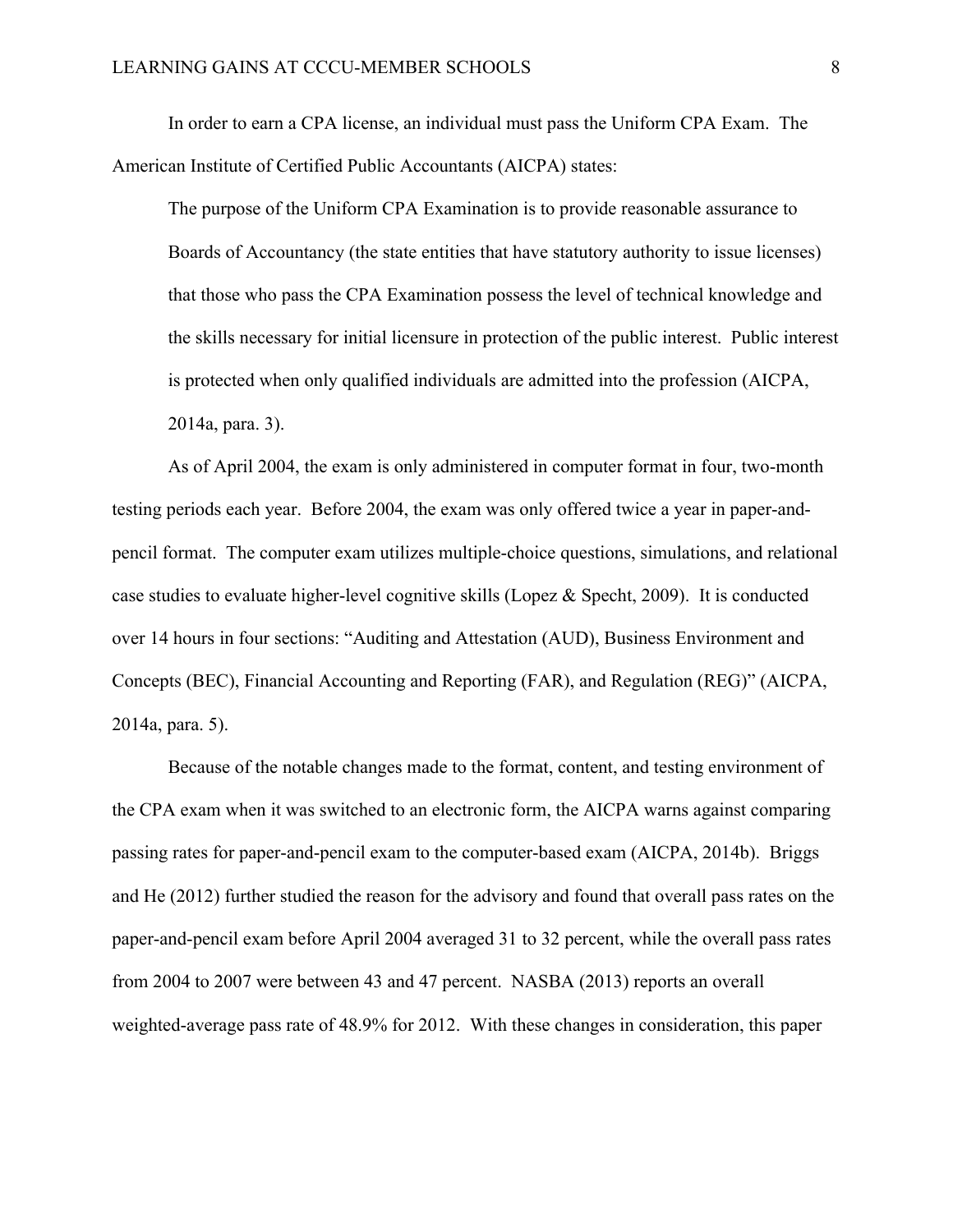examines whether CPA exam pass rates achieved on the computer-based exam are consistent with research results from the paper-and-pencil exam.

#### **CPA Exam Research**

A major concept to include in this section is research about the relation of CPA exam pass rates and accreditation school types. Marts, Baker, and Garris (1998) compared 1985 and 1986 CPA exam pass rates of those who graduated from schools with AACSB accounting accredited programs to the pass rates of candidates from schools with general business accreditation and schools which were not accredited. According to the AACSB, graduates of accredited accounting programs should perform better than graduates of programs that are not accredited. The first purpose of the Marts et al. study was to find out if this is a fair assessment. The study found that graduates from schools with AACSB accounting accreditation performed significantly better on the CPA exam than graduates from schools that were not AACSB accredited. However, when accounting accredited programs were compared to business schools with only AACSB general business accreditation, there was no significant difference. The second purpose of this study was to find out if there were regional differences in exam pass rates at accredited schools and non-accredited schools. Though the authors' hypothesis was that there would be no regional differences in pass rates, they found that test-takers from schools in the West and the Midwest had significantly higher pass rates than schools in other regions. Even more interestingly, in 1985, non-accredited programs in these regions had significantly higher pass rates than accounting accredited programs in the Southeast and Southwest, and in 1986 the West and Midwest non-accredited schools had higher pass rates than accounting accredited schools in the Southwest. Barilla, Jackson, and Mooney (2008) built on the study by Marts et al.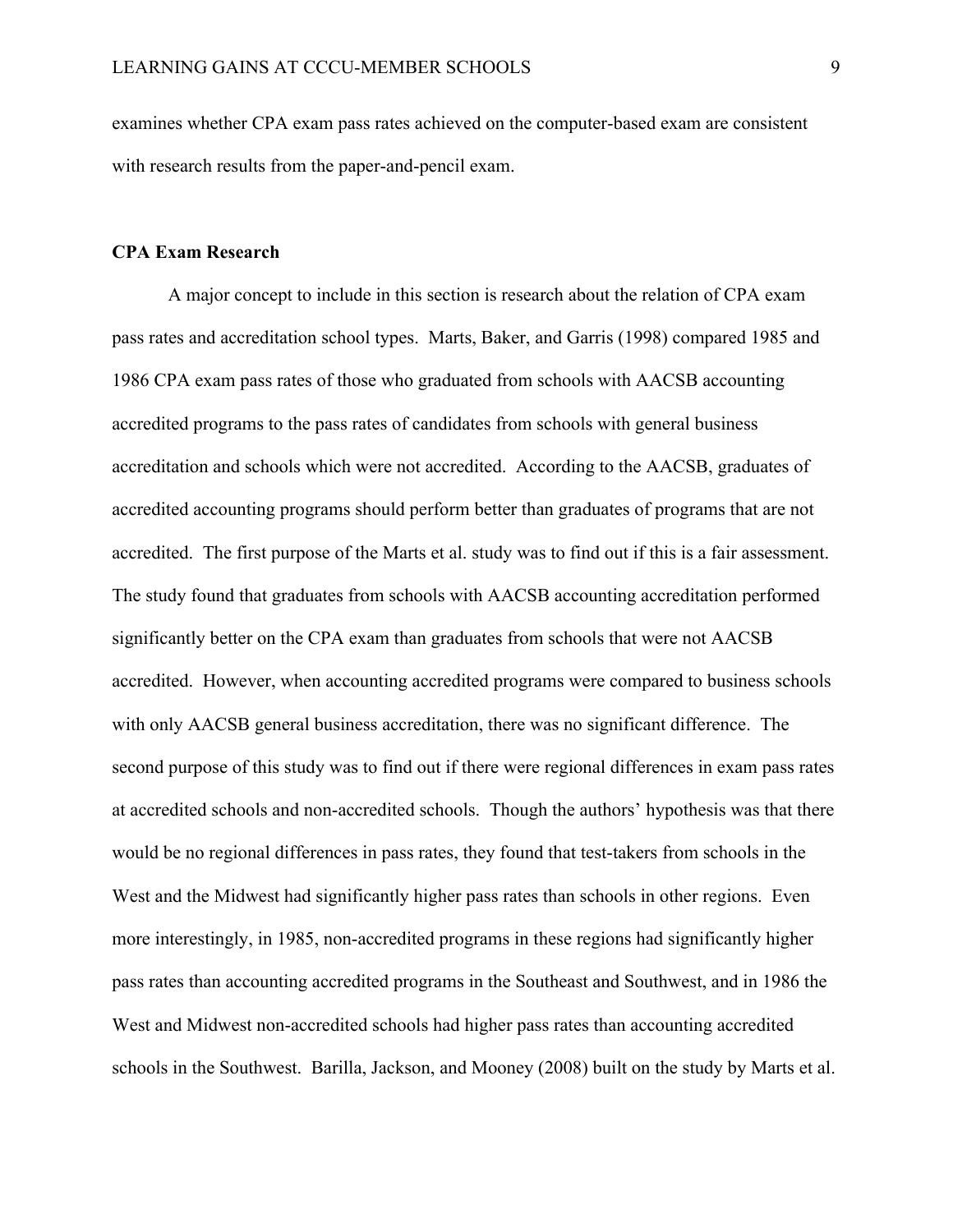(1988) finding that graduates of both AACSB-accredited schools with additional accounting accreditation and graduates of ACBSP-business program accredited schools scored significantly higher pass rates on the Uniform CPA Exam than graduates of AACSB-accredited schools without additional accounting accreditation.

In contrast to the above studies done with paper-and-pencil test formats, Self, Weaver, Proctor, and Hicks (2013) performed the first computer-based test study. They formed two hypotheses: "There are differences in the CPA exam passing rates (first time, retakes, and overall) among the three types of institutions (for profit, private, and state colleges or universities)" and "There are differences in the CPA exam passing rates (first time, retakes, and overall) among the three types of institutions accredited by one of the professional agencies [AABSB or ACBSP] and those that are not accredited by any of the professional agencies" (81). For the first hypothesis, they found that the average pass rates among for-profit schools are statistically lower compared to private and state schools. For the second hypothesis, the authors discovered that schools with AABSB accreditation had statistically higher average pass rates than both ACBSP accreditation or no additional business school accreditation. They also found that schools without additional business school accreditation had higher pass rates than institutions with ACBSP accreditation, though the difference was not statistically significant.

## **Research Questions**

Based on the literature previously presented, the main research question is: How do CPA exam pass rates at CCCU member schools compare to pass rates at non-CCCU institutions?

## **Methodology**

The year 2012 was the chosen test year to explore the research questions. Uniform CPA Exam (UCPAE) pass rates for this year were obtained in an Excel file from the National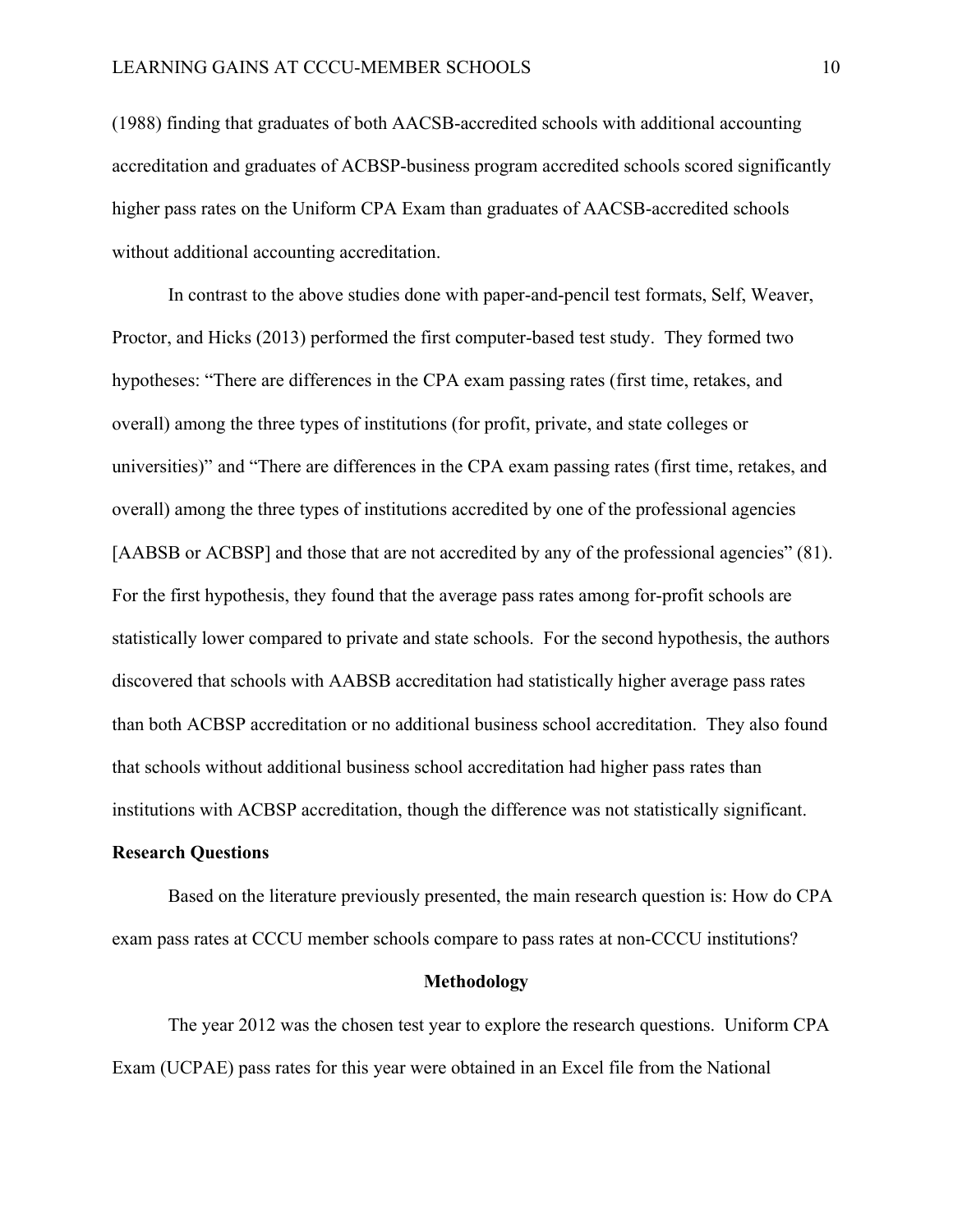Association of State Boards of Accountancy (NASBA). The Excel file was simply a condensed form of the information in the NASBA's *2012 Uniform CPA Examination: Candidate Performance* yearbook, and since the file was directly obtained from the NASBA, the possibility of data entry error is reduced. There were 1,131 institutions included in the database, all of which had five or more graduates take the UCPAE in 2012. Institutions with less than five candidates were not included. The dependent variable of the study was the overall UCPAE percent pass rates because Self et. al (2013) found that UCPAE pass rates between first-time, retake, and overall testing events were consistent when compared to regional and programspecific accreditation bodies.

The two independent variables employed in this study were CCCU membership and SAT score, including math and reading. A school was considered a CCCU member if it was included on the membership list from the organization's website as of December 31, 2012. Student quality can be measured by SAT scores because they were found to be an indicator of passing the UCPAE in the future (Howell & Heshizer, 2006). Peterson's (2013) online college search tool listed SAT scores of schools. ACT scores, if SAT scores were not available, were converted to comparable SAT scores using a concordance table on the ACT (2008) website. CCCU member schools that did not list SAT or ACT scores were researched on institutional websites.

In order to facilitate the data analysis process, all the institutions included in the NASBA Excel spreadsheet were coded according to accreditation status - CCCU, AACSB, or non-AACSB. In order to properly code each school's accreditation status, the accreditation was researched on each accreditation body's website as of December 31, 2012. Once completed, each school was sorted by CCCU, AACSB, and non-AACSB, and each grouping and its respective UCPAE scores were imported into the IBM Statistical Package for the Social Science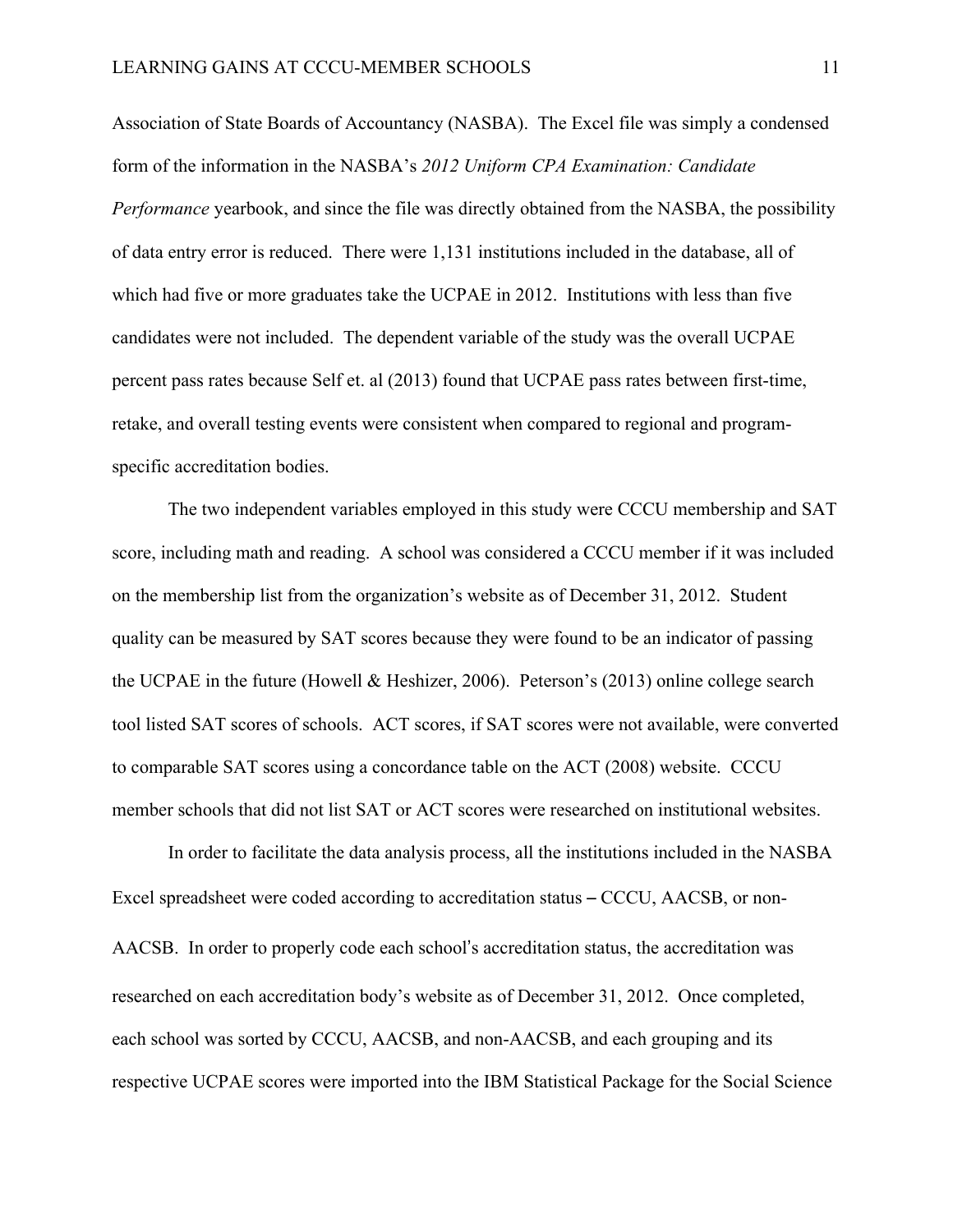(SPSS). Along with the CPA exam scores, the SAT and ACT scores obtained from Peterson's (2013) online college search tool were included. This data set was analyzed using the SPSS.

The University of Windsor (uwindsor.ca, n.d.) has a document on its site that gives a brief description of SPSS – what it means, what it does, and how it is rated. SPSS is described as "one of the most popular statistical packages which can perform highly complex data manipulation and analysis with simple instructions" (uwindsor.ca, n.d., para. 2). In the "State of the Art" category, SPSS is rated as excellent and in the "Breadth of Functionality," the program is rated as good. The test in the SPSS used to analyze the data in this study was the Mann-Whitney U test, also called the Wilcoxon-Mann-Whitney test. It is a "rank-based nonparametric test that can be used to determine if there are differences between two groups on a continuous or ordinal dependent variable" (statistics.laerd.com, n.d., p.1, para. 1). The Mann-Whitney U test is the most ideal for this study because it fulfills the requirements listed by statistics.laerd.com:

- 1. There is one dependent variable that is measured at the continuous or ordinal level.
- 2. There is one independent variable that consists of two categorical, independent groups.
- 3. There is independence of observations.
- 4. The variables are not normally distributed. Rather, the statistician must determine if the shape of the distributions of the variables is the same.

Because there is just one dependent variable and more than two independent variables, the test allows the researcher to run several analyses to compare two groups at a time. For this reason, the Mann-Whitney U test proved to be the most appropriate in order to determine whether the median UCPAE pass rate was significantly different between the median UCPAE pass rate of CCCU and AACSB institutions, the AACSB and the non-AACSB institutions, and the CCCU and non-AACSB institutions.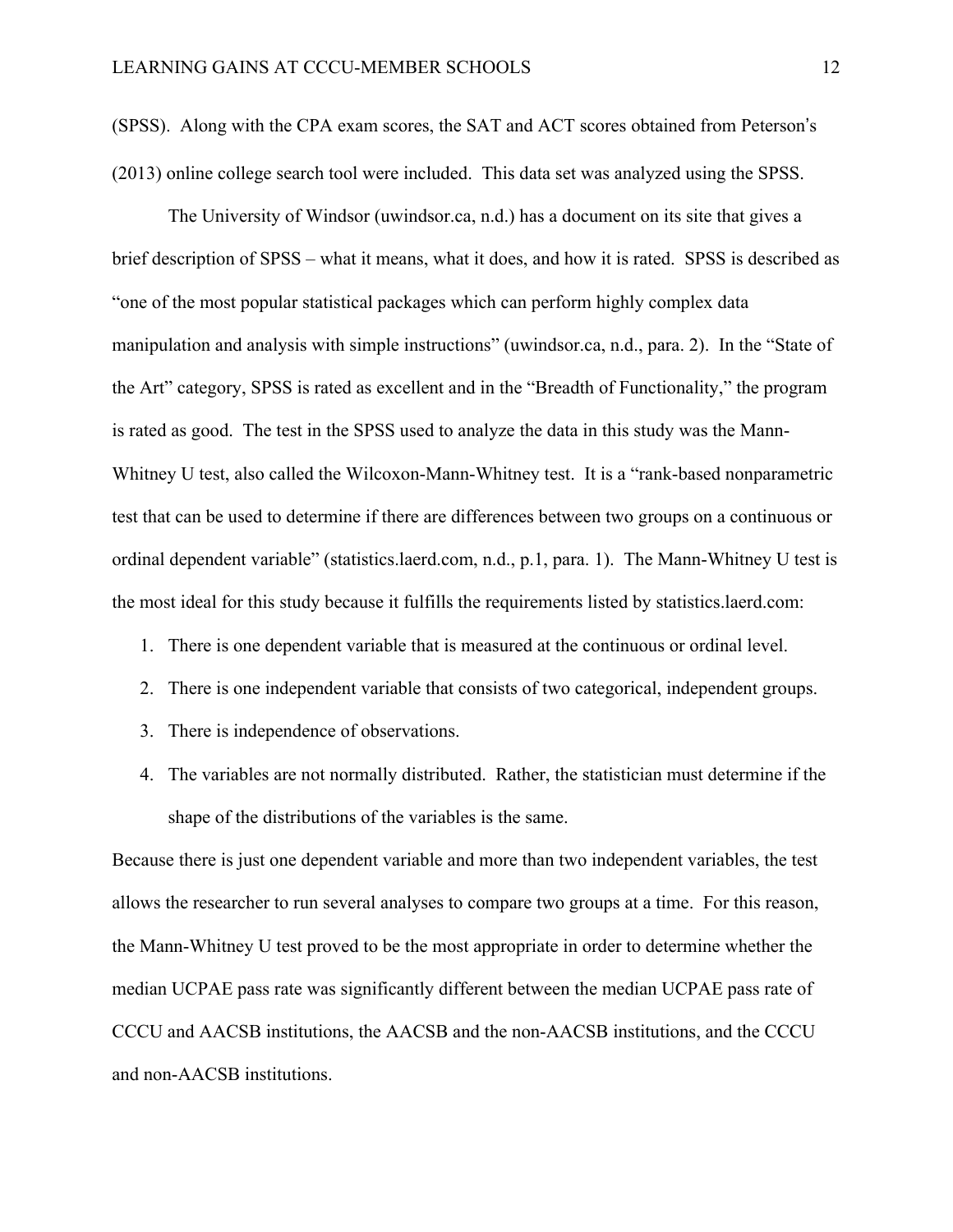#### **Results**

As was previously stated, the research question examined in this study is: How do CPA exam pass rates at CCCU member schools compare to pass rates at non-CCCU institutions? In order to explore this question, the NASBA data was divided into two groups: institutions that are members of CCCU and institutions that are not. An independent sample Mann-Whitney U test was performed to determine whether there was a significant difference between the two groups since the population is not normally distributed and distributions of the UCPAE pass rate scores for the groups are comparable, as evaluated by visual appraisal. As is displayed in the results reported in Table 1, the median UCPAE pass rate scores for CCCU (.47) and non-CCCU (.44) institutions were not statistically significantly different  $(p=161)$ . Thus, the performance of these groups on the UCPAE pass rate measure is similar.

Because the literature reports that AACSB accredited schools achieve the highest UCPAE pass rates, the group that is non-CCCU was separated into those with AACSB accreditation and those without AACSB accreditation. This provides a way to more thoroughly examine the pass rates and their differences. Using a Mann-Whitney U test for the reasons explained above, the medians of the AACSB and non-AACSB samples were compared to the median of the CCCU-member group. As is seen in Table 1 above, the median score for AACSB-accredited institutions (.49) was not significantly higher than CCCU member institutions (.47) ( $p = .208$ ). In contrast, the difference between the medians of CCCU-member institutions (.47) and non-AACSB-accredited institutions (.40) was statistically significant ( $p =$ .001).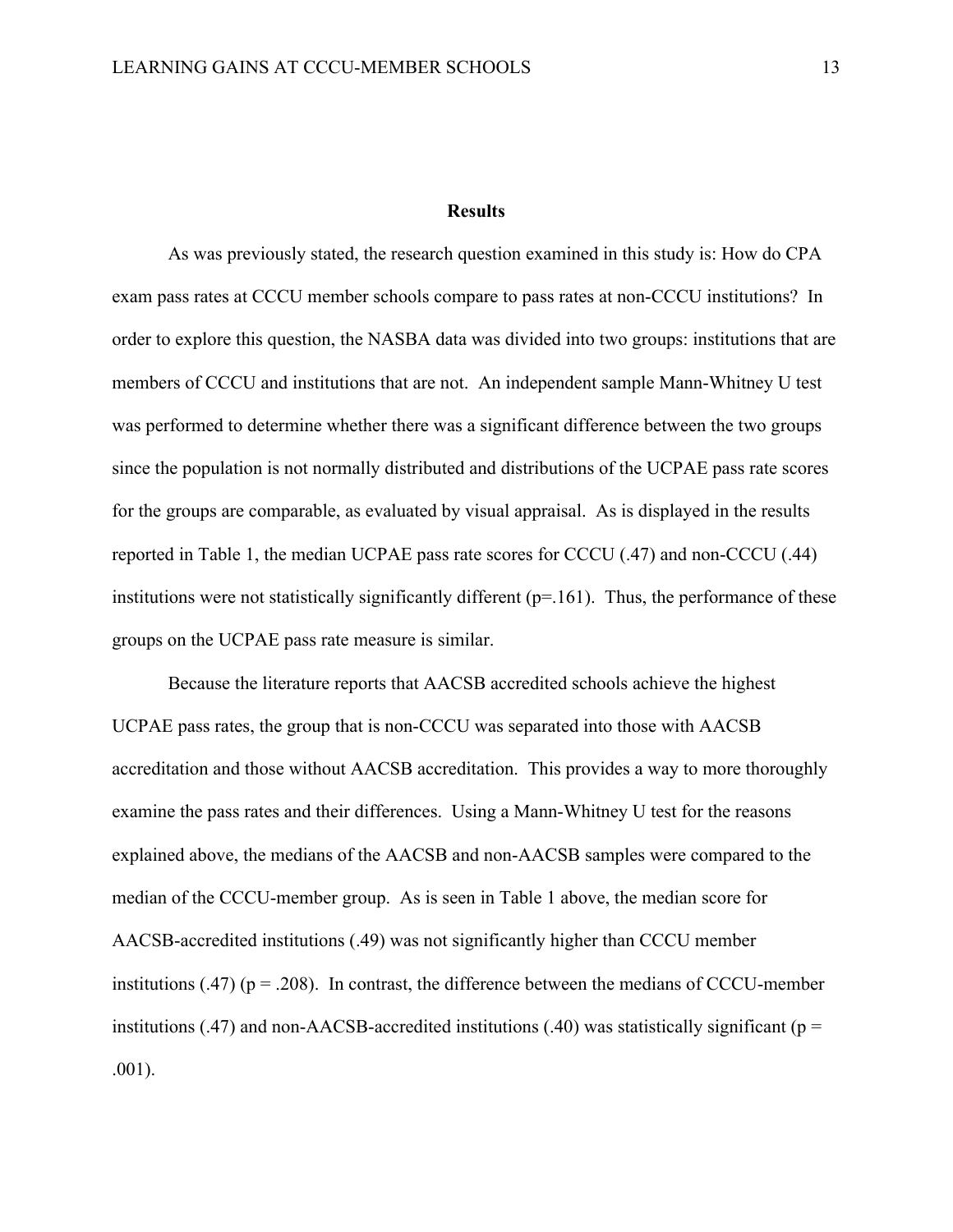## Table 1

Descriptive Statistics and Mann-Whitney U Test

| Variable                                | $\underline{n}$ | Mean    | <b>SD</b> | Median | U       | Z        | $\overline{p}$ |  |
|-----------------------------------------|-----------------|---------|-----------|--------|---------|----------|----------------|--|
| <b>CPA Pass Rates</b>                   |                 |         |           |        |         |          |                |  |
| <b>CCCU</b>                             | 57              | .4640   | .12389    | .47    |         |          |                |  |
| Non-CCCU                                | $1074^{\rm a}$  | .4404   | .14778    | .44    | 27242.5 | $-1401$  | 0.161          |  |
| <b>AACSB</b>                            | 467             | .4913   | -12778    | .49    | 11952.0 | -1 258   | 0.208          |  |
| Non-AACSB                               | 607             | .4013   | .15029    | .40    | 12575.5 | $-3413$  | $0.001*$       |  |
| <b>SAT Scores for Reporting Schools</b> |                 |         |           |        |         |          |                |  |
| <b>CCCU</b>                             | 57              | 1075.12 | 69.356    | 1070   |         |          |                |  |
| All Non-CCCU                            | $728^{\rm b}$   | 1078.41 | 118.604   | 1070   | 20360.0 | $-0.235$ | 0.814          |  |
| <b>AACSB</b>                            | 369             | 1078.64 | 117379    | 1100   | 8796.5  | $-1.988$ | $0.047*$       |  |
| Non-AACSB                               | 359             | 1050.54 | 113 457   | 1033   | 8132.5  | $-2.490$ | $0.013*$       |  |

 $a$  Of the 1,074 non-CCCU schools, 467 AACSB and 607 non-AACSB had published pass rates

<sup>b</sup> 728 of the 1074 schools reported SAT scores: 369 AACSB and 359 non-AACSB

\* Significant at 0.05 confidence level

To determine whether student aptitude previous to college enrollment influenced pass rate success, the median SAT scores for all of the 57 CCCU-member institutions were compared to the median SAT scores of the 728 non-CCCU-member schools that reported SAT scores. When the median SAT scores were compared, no statistically significant difference resulted between the medians of these two samples ( $p = .814$ ), as is demonstrated in Table 1. Next, the non-CCCU institutions were divided into AACSB-accredited institutions and non-AACSBaccredited institutions. When the AACSB-accredited sample (median=1100) was compared to the CCCU-member sample (median=1070), the AACSB-accredited sample was found to have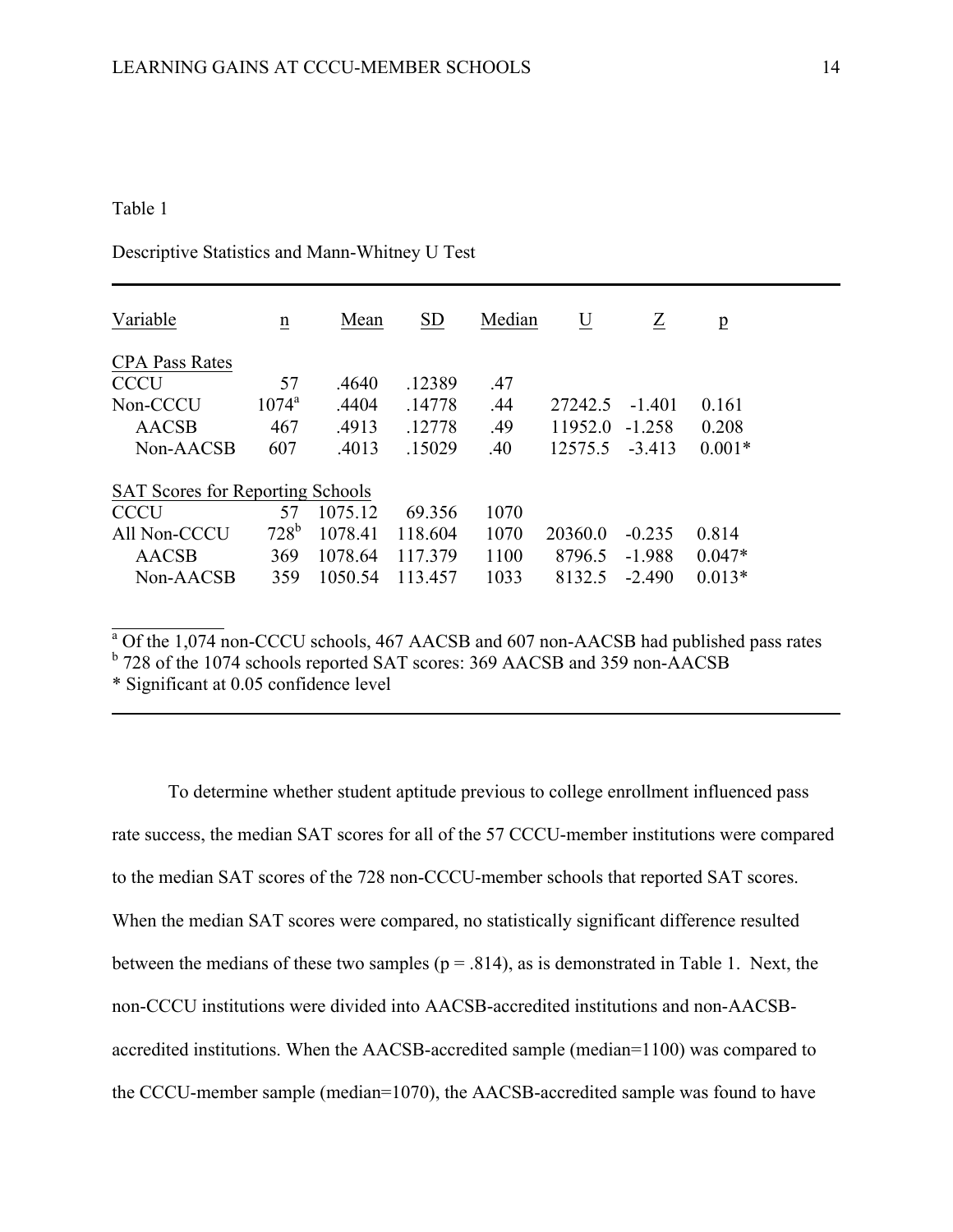SAT scores statistically significantly higher than the CCCU-member sample

(p=.047). Additionally, the non-AACSB sample has SAT scores (median=1033) that are statistically significantly lower than the CCCU-member sample (median=1070). Since UCPAE pass rates and SAT scores are positioned in the same direction among testing groups, the data appears to indicate that the aptitude of a student, as measured by SAT scores, is an aspect that influences UCPAE pass rate success.

## **Discussion**

The outcome of this analysis supports previous studies that found that CCCU-member schools better educate their students in their respective majors than non-AACSB accredited institutions. In the studies performed by Schreiner (2003) and Schreiner and Kim (2011), results indicated that professors at CCCU-member schools have more academically rigorous senior level classes, encourage higher percentages of students to advance their credentials by furthering their education, and utilize active learning classroom teaching techniques more often than their non-CCCU counterparts. The UCPAE was used as an indicator of program quality and AoL in this study, and the results reinforce what was found in the prior studies investigated by Schreiner (2003) and Schreiner and Kim (2011). The results demonstrated that CCCU-member institutions achieve statistically significantly higher UCPAE pass rates than the pass rates of non-member, non-AACSB-accredited institutions, but there is no statistically significant difference between CCCU-member UCPAE pass rates and the pass rates of AACSB-accredited schools.

A possible explanation for these results is that the student input quality of CCCUmember schools could be similar to the input quality of AACSB-accredited schools and higher than the schools that are not accredited, explaining some of the pass rate similarities or differences. To test this possible explanation, SAT scores were used as a proxy for student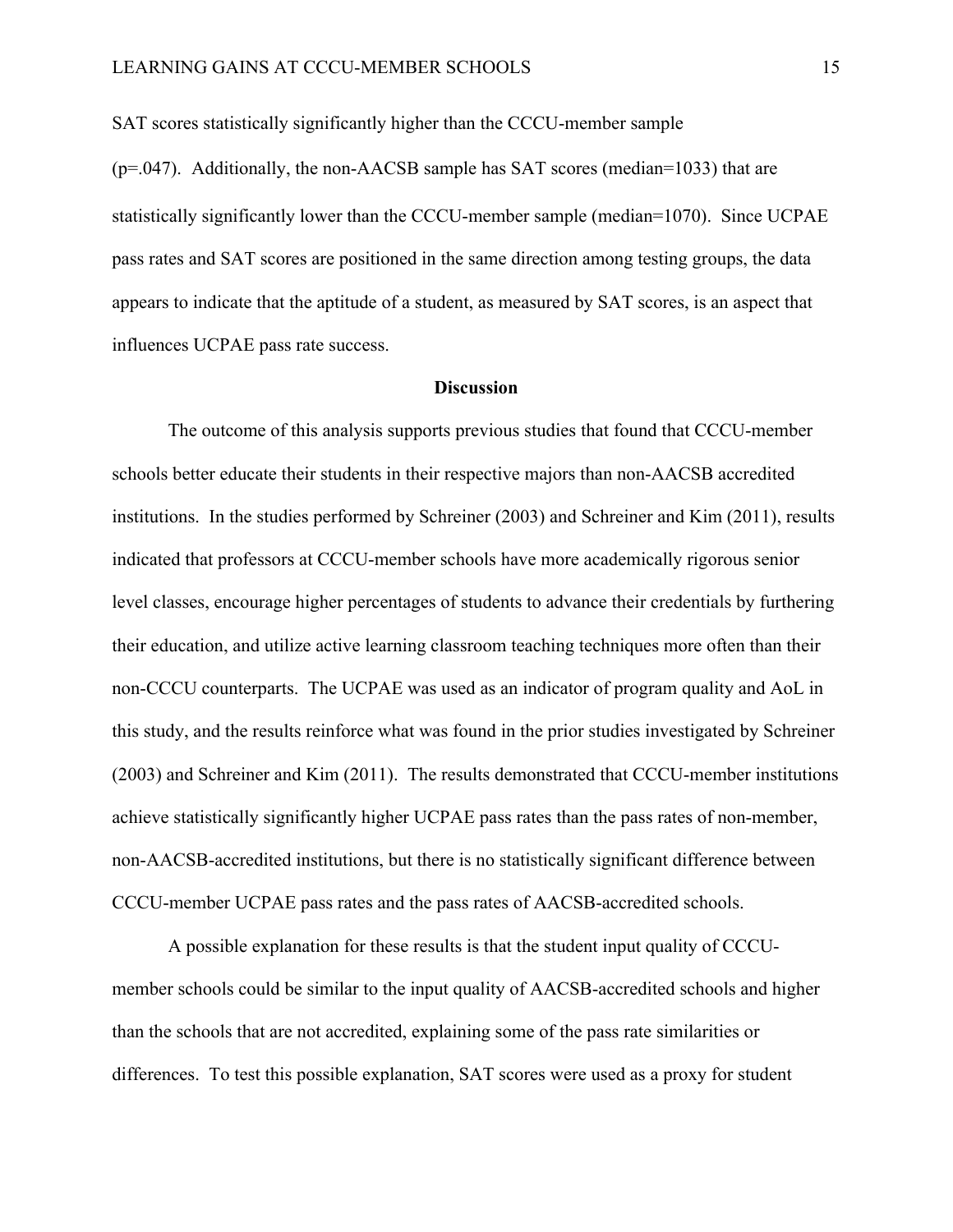aptitude. The median SAT scores for the 57 CCCU-member institutions  $(SAT = 1070)$  were measured against the scores of the 728 non-member institutions ( $SAT = 1070$ ), and no statistically significant difference was evident. However, the non-member institution group was divided, and the AACSB-accredited schools have a student aptitude level (SAT = 1100) higher than the level demonstrated by incoming students at CCCU-member schools (SAT = 1070), and CCCU-members have an advantage over non-AACSB-accredited schools (SAT = 1033). Both comparisons are statistically significant. The implication of these numbers is notable because they provide evidence that, even though AACSB-accredited schools have an advantage in their incoming student aptitude over the CCCU-member schools, as assessed by SAT scores, CCCUmember schools are able to overcome the difference by employing a teaching environment effective enough to achieve similar UCPAE pass rates.

There are several apparent factors contributing to this high level of success on the UCPAE, and these have been previously studied, though never quantitatively as in the present study. First, faculty at CCCU-member schools feel that they have a faith-based calling to do everything that they do to the best of their ability, including teaching students. As Schreiner and Kim (2011) point out in their study, the faculty spends more time associating with and mentoring students than faculty at secular institutions in order to fulfill the calling they have. Second, active learning as a technique is a tool utilized more often in CCCU-member schools compared to faculty at secular schools, as studied by Schreiner (2003). The method of active learning is a mix of lecturing and in-class work on problem solutions, either working in groups or alone (Hahn, Fairchild, & Dowis, 2013). Third, research is not the main emphasis at CCCU-member schools, but rather effectively teaching. For this reason, faculty spends more time engaging with students, both inside and outside the classroom (Schreiner, 2003). Lastly, in Sauerwein's (2013)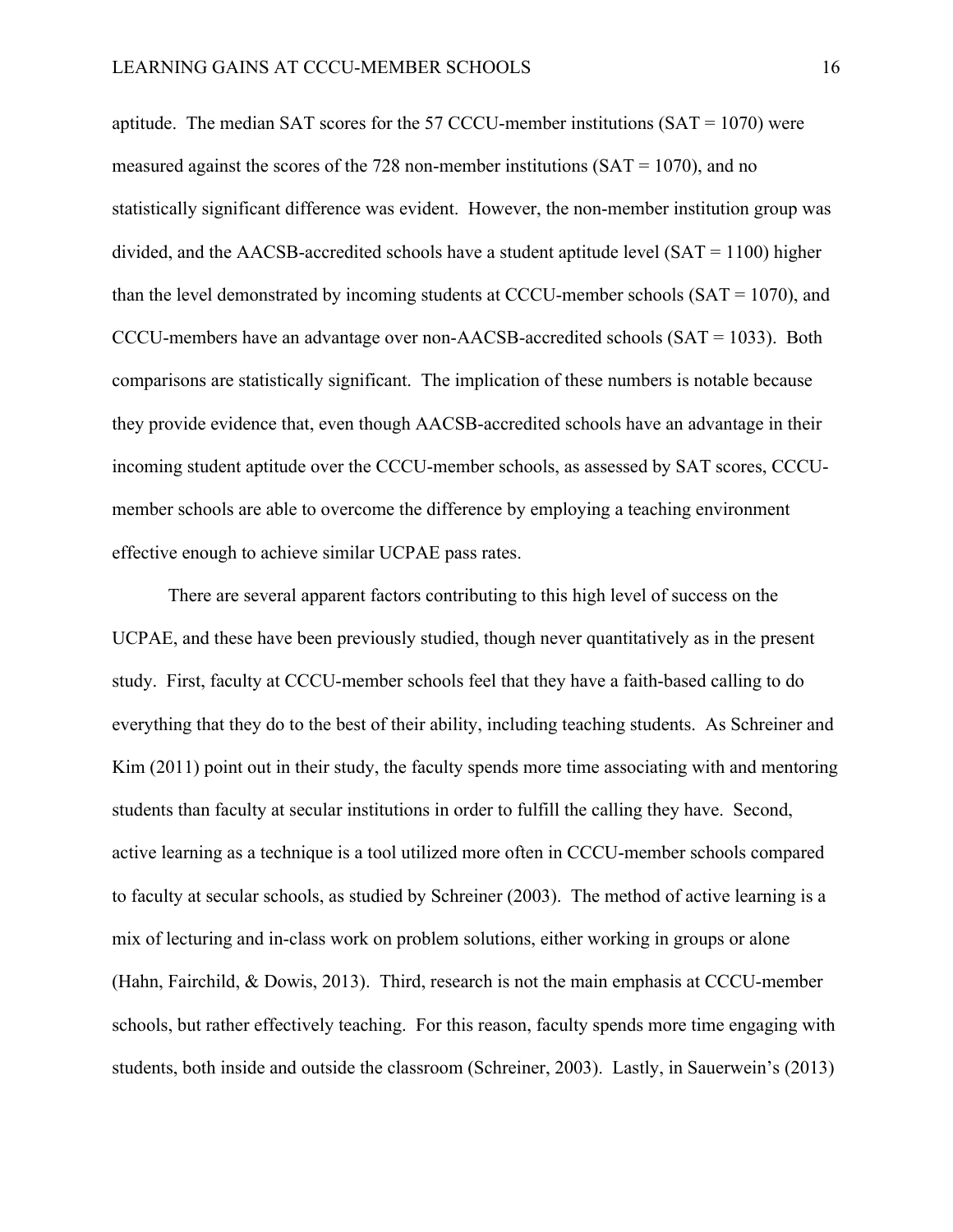study, he found that accounting faculty at Christ-based schools emphasize high academic expectations and especially stress professionalism and ethics. These ideas of a faith-based calling compelling faculty, active learning being the primary tool in the classroom, faculty putting their effort in teaching and relationship over research production, and the emphasis being placed on professionalism and ethics all are reflected in higher achievement levels on the UCPAE.

## **Conclusion**

This study finds that CCCU-member graduates achieve statistically significantly higher pass rates on the UCPAE than do graduates of non-member, non-AACSB-accredited schools, and the pass rates are comparable to those of AACSB-accredited schools' graduates. Because of the fact that AACSB-accredited organizations have an advantage in level of incoming student aptitude, the results indicate that the CCCU-member institutions overcome the difference in input capability and rise to the same performance level as AACSB-accredited schools. This provides evidence that students at CCCU-member schools experience greater learning gains in comparison to their AACSB-accredited counterparts. If the UCPAE pass rate outcomes of high performing CCCU-member schools were made public, the notion that being AACSB-accredited gives an advantage to passing the UCPAE would be dispelled as relates to Christian education.

Additionally, performance expectations set by SAT scores were surpassed by CCCUmembers as shown by pass rates on the UCPAE. The evidence of such a learning gain should be valuable to CCCU-member schools when discussing the value of an education at these particular member schools. Since this value was only based on the UCPAE, which is only relevant to an accounting major, CCCU schools would benefit from other studies which are conducted using nationally recognized tests in other majors. This would provide an opportunity to discover if the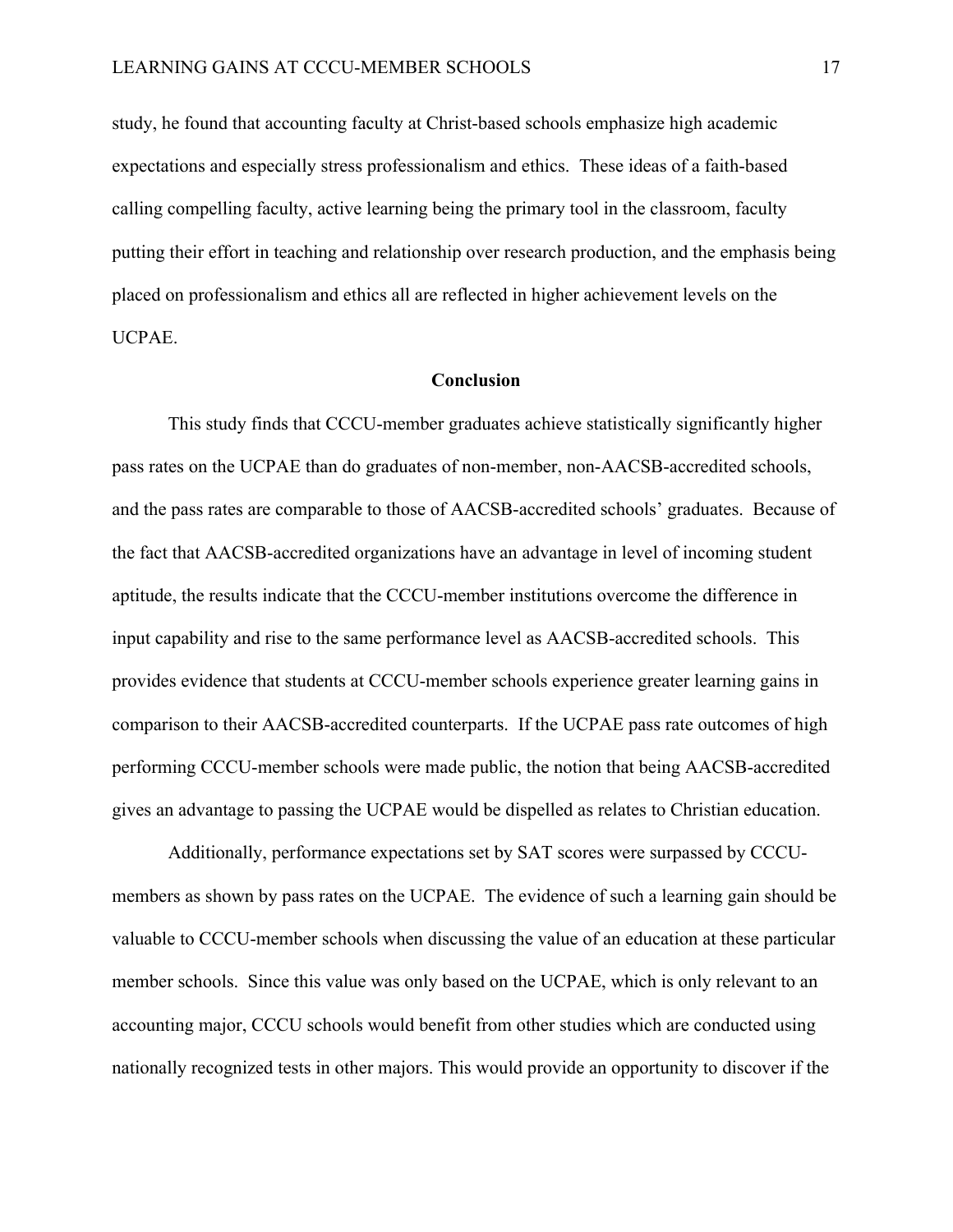performance advantage that is evident in the accounting departments is consistent with the performance in other educational disciplines.

The limitations in this study are caused by lack of supporting research, which can be remedied in the future as additional studies are done involving different factors such as more disciplines and more accreditation groups. For example, the only comparisons made were between CCCU-member schools and non-member schools. Studies done in the future might investigate the relationship of UCPAE pass rates at CCCU-member institutions to schools with other various accreditations as well as to for-profit institutions. Another item to consider is that by using SAT scores as a measure of student quality, the usage assumes that the distribution of SAT scores of UCPAE candidates is consistent with the SAT scores of the institution overall, which is not necessarily true. Also, since Peterson's updates the SAT scores throughout the year, some scores could have been reported from 2012 and 2013, though in the short run, the variability of scores at a college is not significant.

To compensate for these limitations, studies done in the future could collect SAT scores directly from accounting departments, or any particular educational discipline being studied, and look at performance over several years. A study in this manner will further illuminate the subject on the consistency of the learning growth among colleges and universities. Additionally, researching different teaching methods among all accreditation groups, and then examining the performance levels of the groups, would add insight into the subject.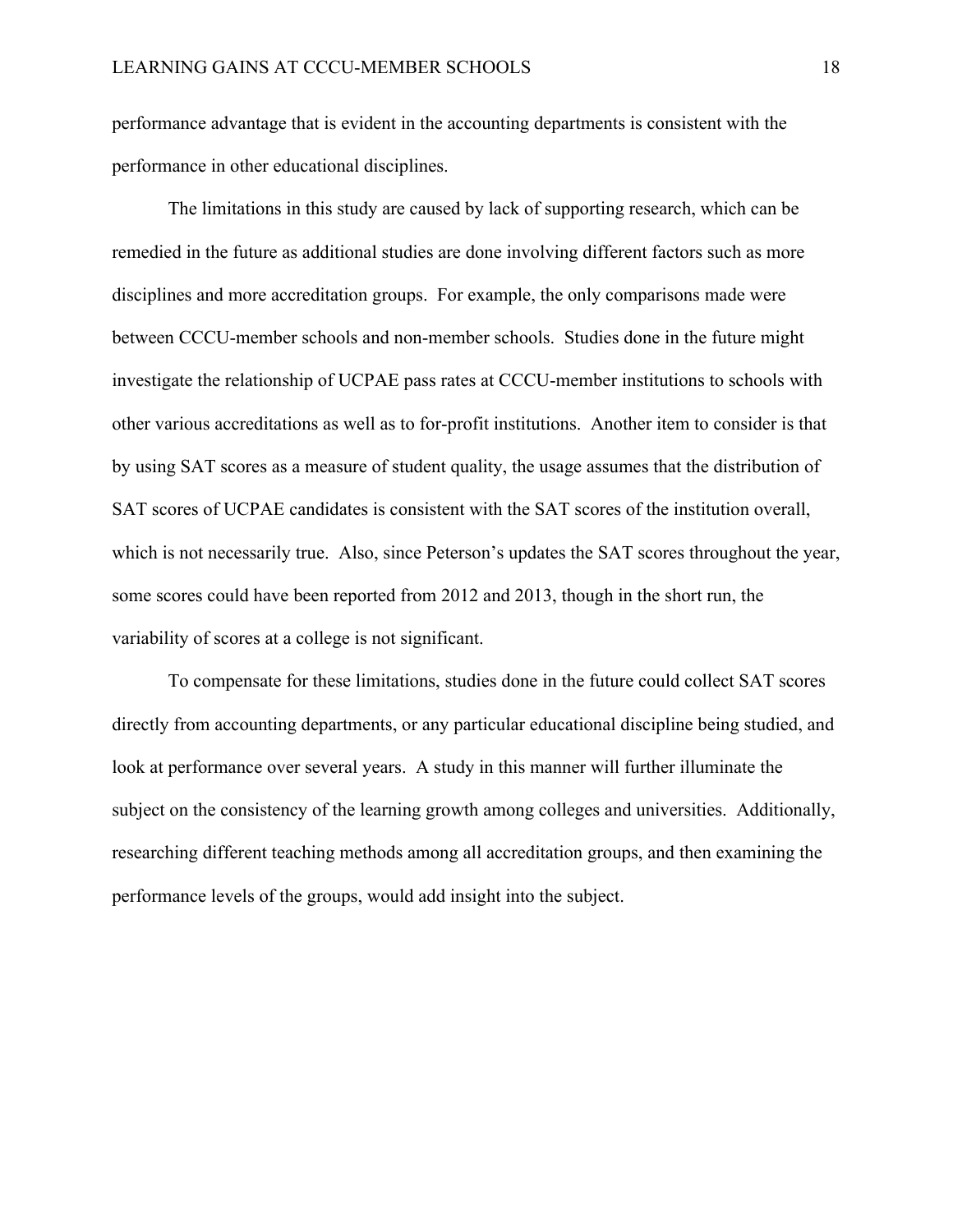## **References**

AACSB International Accreditation Coordinating Committee (AACSB). (2013, April.) *AACSB assurance of learning standards: An interpretation.* Retrieved from: www.aacsb.edu/publications/whitepapers/assurance-of-learning-standards.pdf

ACT. (2008, June). *ACT-SAT concordance.* Retrieved from: www.act.org/aap/concordance/pdf/reference.pdf

American Institute of Certified Public Accoutants (AICPA). (2014). *The uniform CPA examination: Purposes and structure.* Retrieved from: www.aicpa.org/BecomeACPA/ CPAExam/ExamOverview/PurposeandStructure/Pages/default.aspx

Accreditation Council for Business Schools and Programs (ACBSP). (2013, May). *ACBSP standards and criteria for demonstrating excellence in baccalaureate /graduate degree schools and programs.* Retrieved from: http://c.ymcdn.com/sites /www.acbsp.org/resource/collection/EB5F486D-441E-4156-9991-00D6C3A44ED1/ ACBSP Standards and Criteria 2013 Rev F.pdf

Barilla, A. G., Jackson, R. E., & Mooney, J. L. (2008, May/June). The CPA exam as a postcurriculum accreditation assessment. *Journal of Education for Business*, 270-274.

Briggs, G. P. & He, L. (2012). The 150 credit-hour requirement and CPA examination pass rates – A four year study. *Accounting Education: an international journal,* 21(1), 97-108.

Council for Higher Education Accreditation (CHEA). (2013). *Recognition of accrediting organizations: Policy and procedures.* Retrieved from: www.chea.org/pdf/Recognition\_ Policy-June\_28\_2010-FINAL.pdf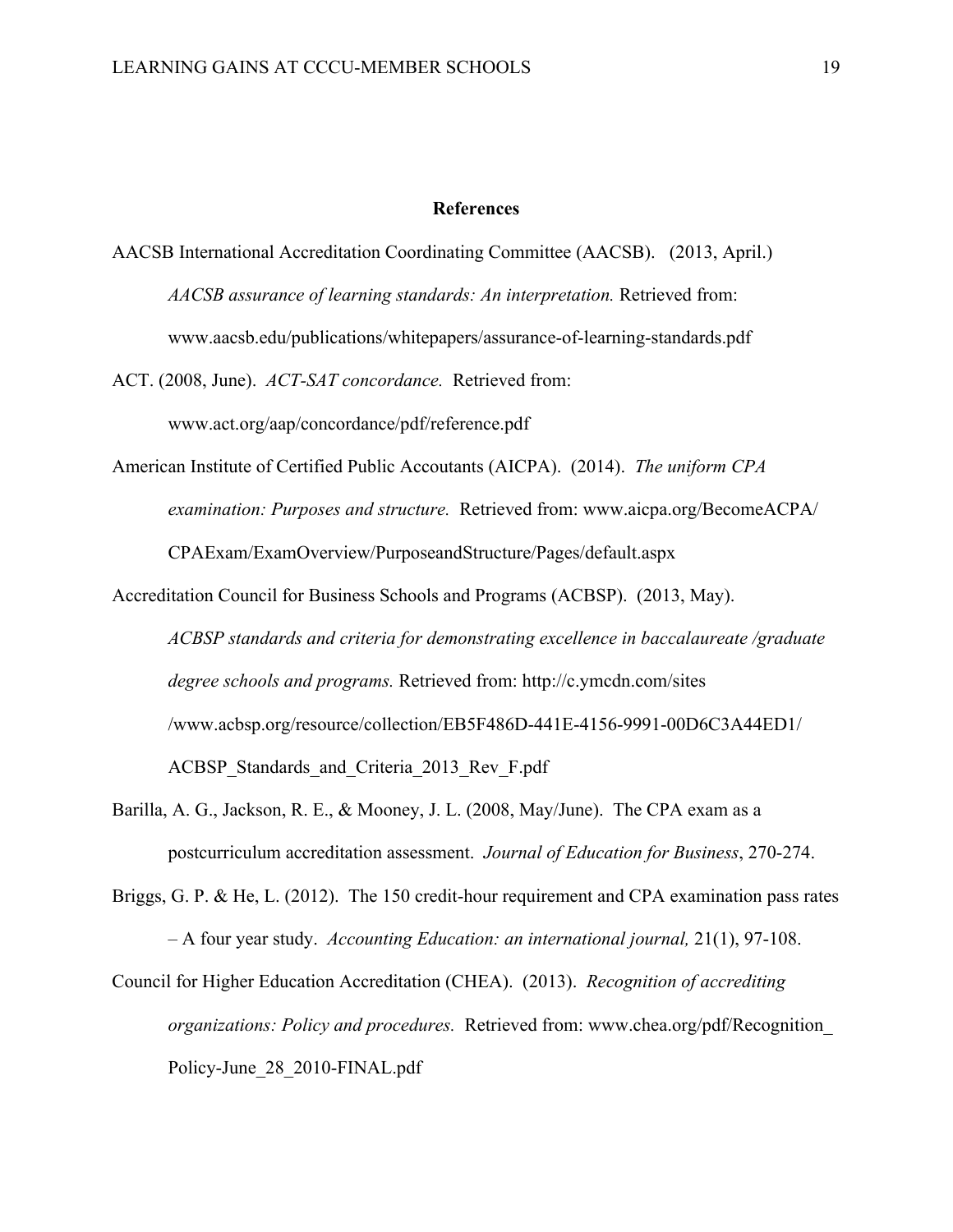- Hahn, W., Fairchild, C., & Childs, J. (2014, October). *Learning outcomes at CCCU-member institutions: A comparison of CCCU students' performance on the uniform CPA exam to performance at other institutions.* Paper presented at the Christian Business Faculty Association Annual Conference at Trevecca Nazarene University, Nashville, TN. Retrieved from: http://www.cbfa.org/2014\_CBFA\_Proceedings\_-\_Session\_2.pdf
- Hahn, W., Fairchild, C., & Dowis, W. B. (2013). Online homework managers and intelligent tutoring systems: A study of their impact on student learning in the introductory financial accounting classroom. *Issues in Accounting Education*, 28 (3), 513-535.
- Howell, C. & Heshizer, B. (2006). AACSB accreditation and success on the uniform CPA exam. *Journal of Applied Business and Economics, 6*(3), 9-17.
- International Assembly for Collegiate Business Education (IACBE). (2014). *Characteristics of excellence in business education.* Retrieved from: http://iacbe.org/excellence-in-business -education.asp
- Kelley, C., Tong, P., & Choe, B-J. (2010). A review of assessment of student learning programs at AACSB schools: A dean's perspective. *Journal of Education for Business, 85*(5), 299- 306.
- Lindsay, D. H. & Campbell, A. (2003). An examination of AACSB accreditation status as an accounting program quality indicator. *Journal of Business and Management, 9*(2), 125- 135.
- Lopez, K. J. & Specht, L. B. (2009, September). The computer-based CPA exam. *The CPA Journal*, 64-70.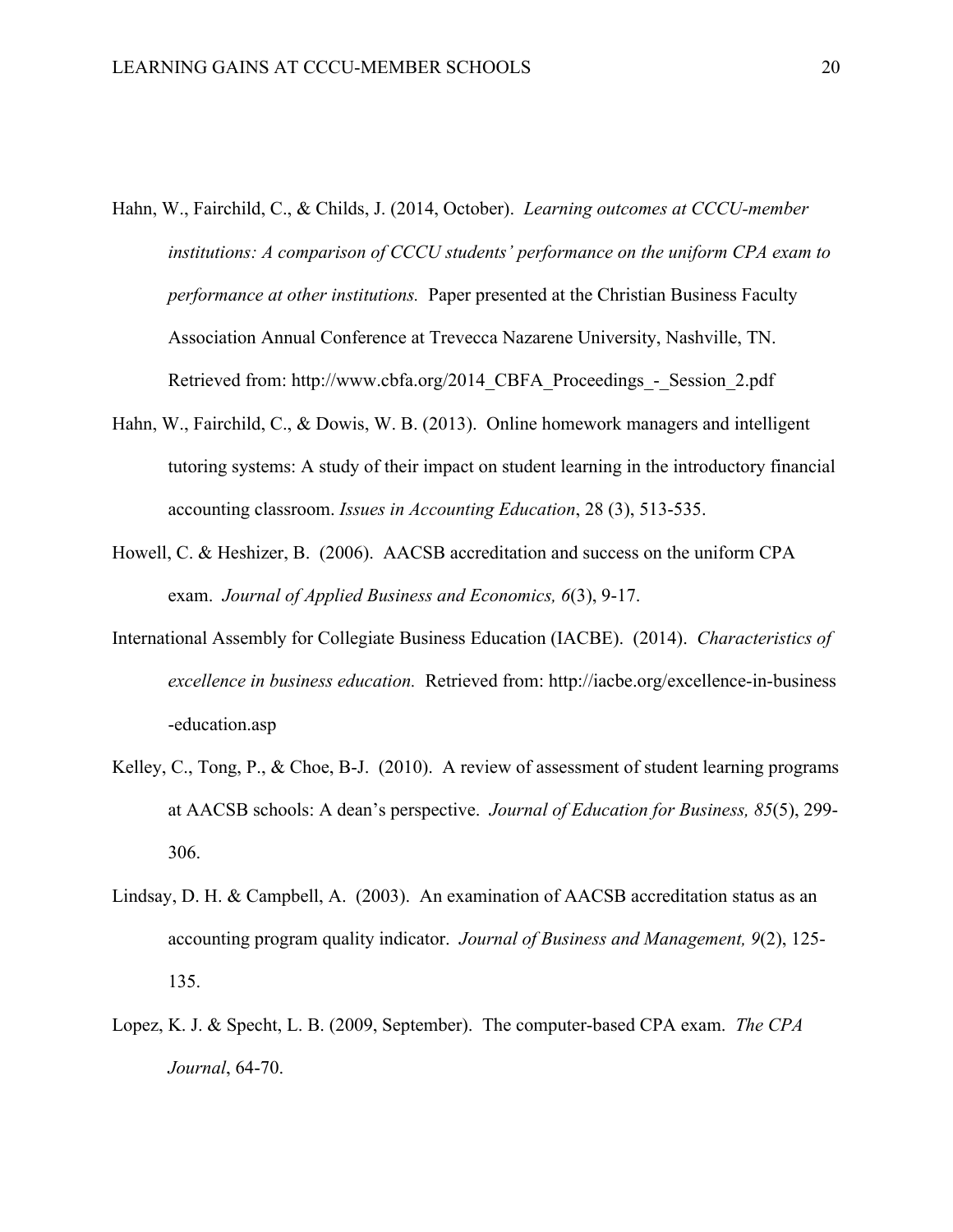- Marts, J. A., Baker, J. D., & Garris, J. M. (1988). Success on the CPA examination in AACSB accredited and non-accredited schools. *The Accounting Educator's Journal, 1,* 97-105.
- National Association of State Boards of Accountancy (NASBA) (2013). *2012 uniform CPA examination: Candidate performance.* Nashville, TN: National Association of State Boards of Accountancy.
- Peterson's. (2013). College bound. Retrieved from: www.petersons.com/college-search.aspx
- Sauerwein, J.A. (2013). The role of Christian faculty in restoring accounting professionalism. *Christian Business Academy Review, 8*(1), 73-80.
- Schreiner, L. A. (2003, June). *Making the case for academic excellence in Christian colleges.* Paper presented at the Critical Issues Conference, Making the Case, Counting the Cost: The Value of a Christian College Education at Seattle Pacific University, Seattle, WA. Retrieved from: www.cccu.org/professional\_development/resource\_library/2003/making the case for academic excellence within the cccu
- Schreiner, L. A. & Kim, Y. K. (2011). Outcomes of a Christian college education: A comparison of CCCU students' gains to the national aggregate. *Christian Higher Education, 10,* 324-352. DOI10-1080/15363759.2011.577714
- Self, S., Weaver, D., Proctor, J. & Hicks, M. (2013). Candidate performance on the certified public accountant exam: Empirical analysis. *International Journal of Education Research, 8*(1), 76-88.
- Laerd Statistics. (n.d.). *Mann-Whitney U test in SPSS.* Retrieved from: https://statistics.laerd. com/premium-sample/mwut/mann-whitney-test-in-spss.php
- University of Windsor. (n.d.). *What is SPSS?* Retrieved from: http://www.uwindsor.ca/its/sites/ uwindsor.ca.its/files/What%20is%20SPSS.pdf